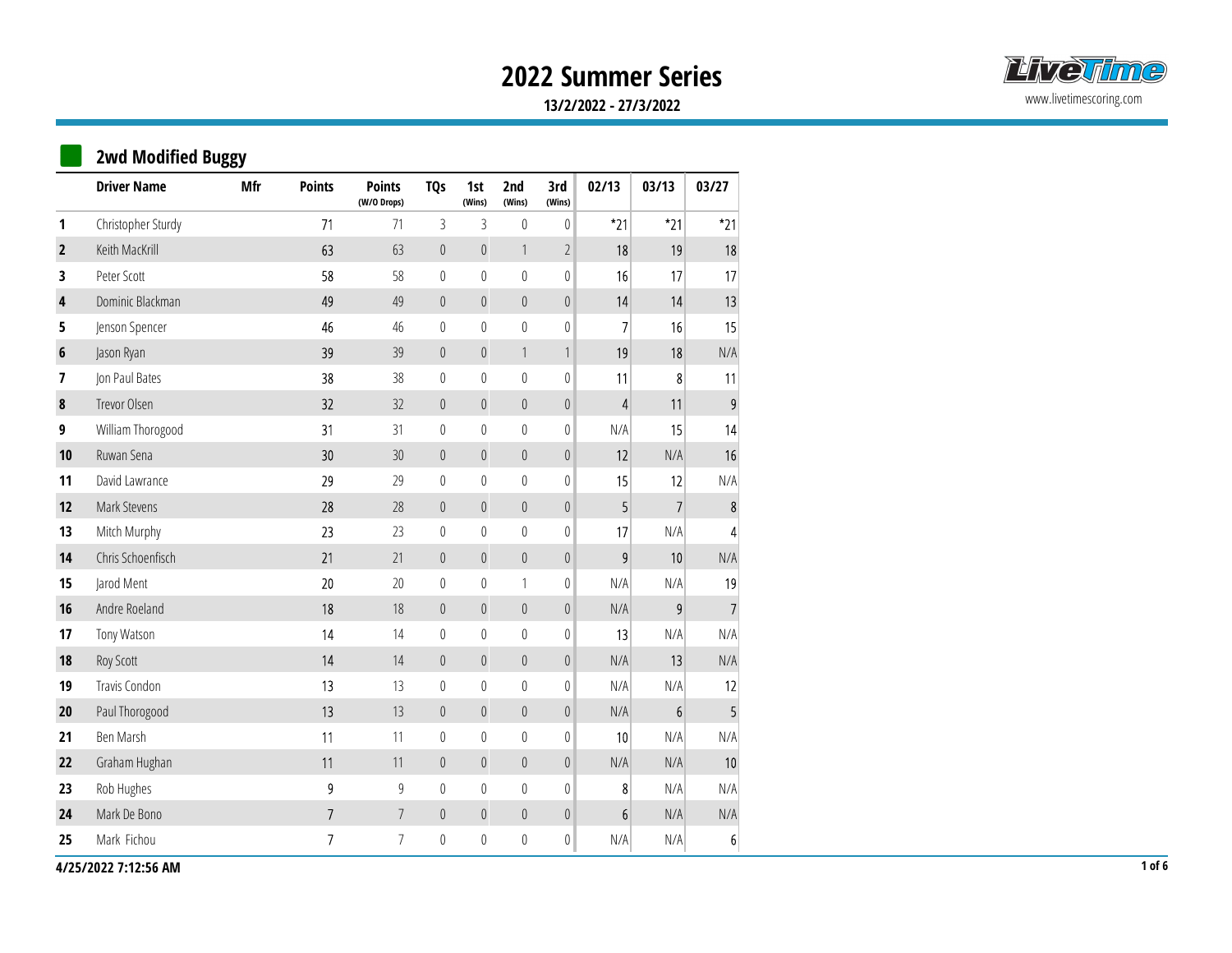

#### 13/2/2022 - 27/3/2022

|                         |                        |     |                 |                   |                |                          |                       |                            | <b>2022 Summer Series</b> |                |                  |
|-------------------------|------------------------|-----|-----------------|-------------------|----------------|--------------------------|-----------------------|----------------------------|---------------------------|----------------|------------------|
|                         |                        |     |                 |                   |                |                          |                       |                            | 13/2/2022 - 27/3/2022     |                |                  |
|                         |                        |     |                 |                   |                |                          |                       |                            |                           |                |                  |
| 26                      | Shane Chubb            |     | $\overline{4}$  | $\overline{4}$    | $\mathbb O$    | $\mathbb O$              | $\mathbb O$           | $\overline{0}$             | 3                         | N/A            | N/A              |
|                         | <b>2wd Stock Buggy</b> |     |                 |                   |                |                          |                       |                            |                           |                |                  |
|                         | <b>Driver Name</b>     | Mfr | <b>Points</b>   | <b>Points</b>     | <b>TQs</b>     | 1st                      | 2nd                   | 3rd                        | 02/13                     | 03/13          | 03/27            |
| $\mathbf{1}$            | Rob Maycock            |     | 67              | (W/O Drops)<br>67 | $\mathbf{1}$   | (Wins)<br>$\overline{2}$ | (Wins)<br>$\mathbf 0$ | (Wins)<br>$\left  \right $ | $*_{21}$                  | 20             | 18               |
| $\overline{2}$          | Jordan Cosic           |     | $64\,$          | 64                | $\overline{0}$ | $\boldsymbol{0}$         | $\overline{2}$        | $\mathbf{1}$               | 19                        | 18             | 19               |
| $\overline{\mathbf{3}}$ | Lachlan Pearson        |     | 59              | 59                | $\overline{2}$ | $\mathbf{1}$             | $\overline{1}$        | 0                          | 10                        | $^*20$         | $*21$            |
| $\overline{\mathbf{r}}$ | Matthew Lawrance       |     | 56              | 56                | $\mathbb O$    | $\boldsymbol{0}$         | $\mathbb O$           | 1                          | 18                        | 13             | 17               |
| 5                       | Adam Beresford         |     | 52              | 52                | $\overline{0}$ | $\mathbf 0$              | $\mathbf 0$           | 0                          | 12                        | 17             | 15               |
| $6\phantom{1}6$         | Dimitri Roumeliotis    |     | 48              | $48\,$            | $\mathbb{0}$   | $\boldsymbol{0}$         | $\mathbb O$           | $\vert 0 \vert$            | 13                        | 16             | 11               |
| $\overline{\mathbf{z}}$ | Liam Stone             |     | 43              | 43                | $\mathbb O$    | $\mathbf 0$              | $\mathbb O$           | 0                          | 8                         | 14             | 13               |
| $\boldsymbol{8}$        | William Johnson        |     | 38              | 38                | $\mathbb{0}$   | $\boldsymbol{0}$         | $\mathbb O$           | 0                          | 11                        | 10             | $\overline{9}$   |
| 9                       | Trevor Olsen           |     | 37              | 37                | $\overline{0}$ | $\mathbf 0$              | $\mathbb O$           | 0                          | 6 <sup>1</sup>            | 11             | 12               |
| 10                      | Gopal Pavlich          |     | $34$            | 34                | $\mathbf{0}$   | $\mathbf{0}$             | $\mathbb O$           | $\vert 0 \vert$            | 16                        | N/A            | 16               |
| 11                      | Terry Norman           |     | 31              | 31                | $\mathbb O$    | $\mathbf 0$              | $\mathbb O$           | 0                          | N/A                       | 15             | 14               |
| 12                      | Brian Kelland          |     | $30\,$          | $30\,$            | $\mathbb O$    | $\boldsymbol{0}$         | $\mathbb O$           | 0                          | 7                         | 8 <sup>1</sup> | $\overline{7}$   |
| 13                      | Shaun Turner           | æ   | 23              | 23                | $\mathbb{0}$   | $\boldsymbol{0}$         | $\mathbf 0$           | 0                          | 9                         | 12             | N/A              |
| 14                      | Anthony Dutton         |     | $22\,$          | 22                | $\mathbb O$    | $\boldsymbol{0}$         | $\mathbb{0}$          | $\vert 0 \vert$            |                           | 5 <sup>1</sup> | $\bf 8$          |
| 15                      | Leo Stekiewicz         |     | 19              | 19                | $\mathbb{0}$   | $\boldsymbol{0}$         | $\mathbb O$           | 0                          | $\overline{2}$            | $\vert$ 3      | $6 \overline{6}$ |
| 16                      | Jenson Spencer         |     | $18\,$          | $18$              | $\mathbb O$    | $\boldsymbol{0}$         | $\mathbb{0}$          | 0                          | 17                        | N/A            | N/A              |
| 17                      | Mal Pearson            |     | 18              | $18\,$            | $\mathbb{0}$   | $\boldsymbol{0}$         | $\,0\,$               | $\overline{0}$             | N/A                       | 6              | 10               |
| 18                      | Nathan Sowter          |     | $16\,$          | $16\,$            | $\mathbb O$    | $\boldsymbol{0}$         | $\mathbb{0}$          | $\vert 0 \vert$            | 15                        | N/A            | N/A              |
| 19                      | John Perkins           |     | 15              | 15                | $\mathbb{0}$   | $\mathbb{0}$             | $\mathbb{0}$          | 0                          | 14                        | N/A            | N/A              |
| 20                      | Steven Corrs           |     | 13              | 13                | $\mathbb O$    | $\boldsymbol{0}$         | $\mathbb{0}$          | $\vert 0 \vert$            | $\vert$                   | $\vert$        | $\overline{3}$   |
| 21                      | Harry Lawrance         |     | $10\,$          | $10\,$            | $\mathbb O$    | $\boldsymbol{0}$         | $\,0\,$               | $\overline{0}$             | N/A                       | 9              | N/A              |
| 22                      | Robby Maycock          |     | $10\,$          | $10\,$            | $\mathbb O$    | $\boldsymbol{0}$         | $\mathbb O$           | $\vert 0 \vert$            | $\mathbf{1}$              | $\overline{7}$ | N/A              |
| 23                      | Jonathan Huntley       |     | $\bf 8$         | $\, 8$            | $\mathbb{0}$   | $\mathbb{0}$             | $\mathbb O$           | 0                          | 1 <sup>1</sup>            | N/A            | $5\overline{)}$  |
| 24                      | Brendan Drew           |     | $6\phantom{.0}$ | $6\,$             | $\mathbb O$    | $\boldsymbol{0}$         | $\mathbb O$           | $\overline{0}$             | 5 <sup>1</sup>            | N/A            | N/A              |

4/25/2022 7:12:56 AM 2 of 6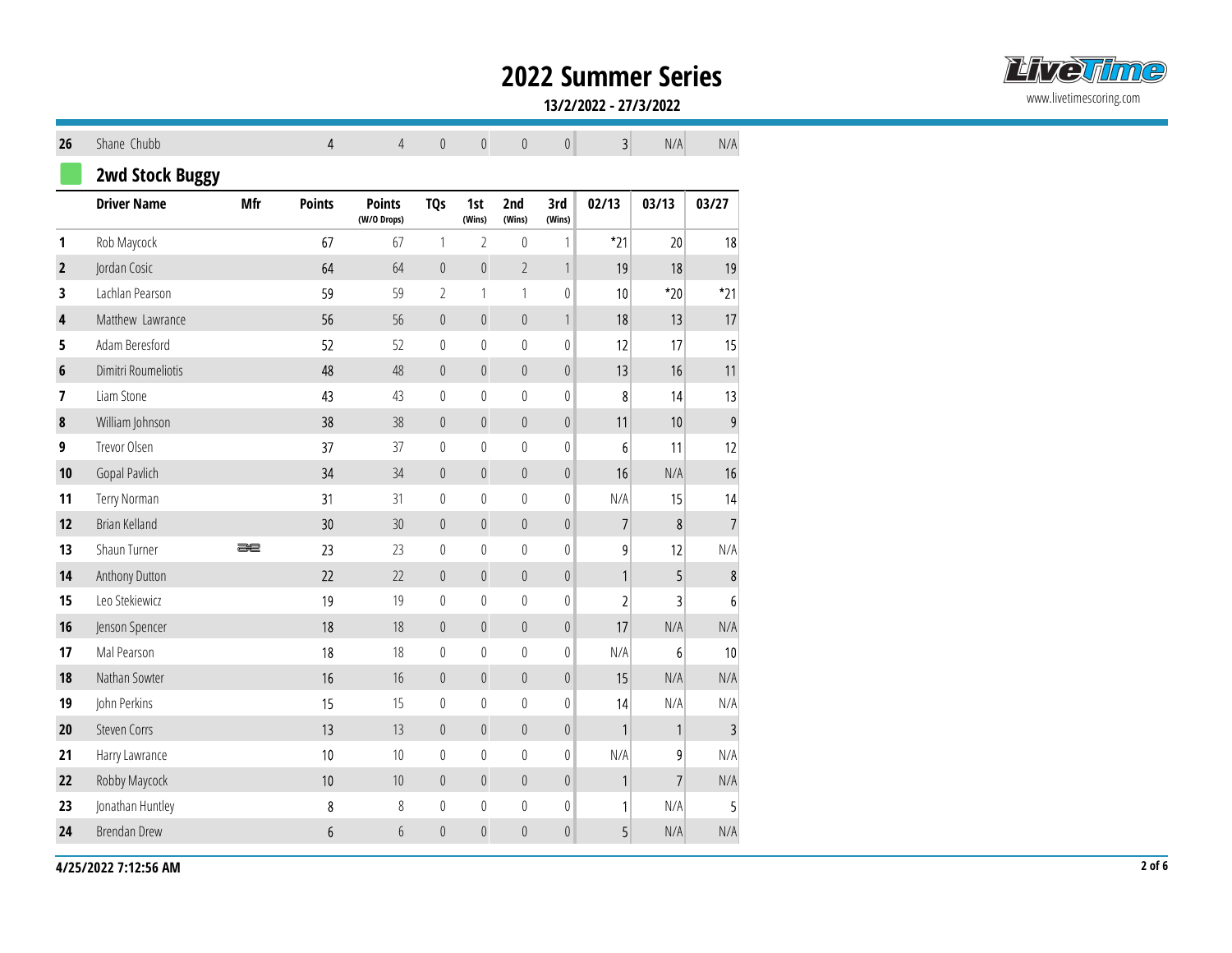

|                         |                           |            |                |                              |              |                |                |                | <b>2022 Summer Series</b> |                |          |
|-------------------------|---------------------------|------------|----------------|------------------------------|--------------|----------------|----------------|----------------|---------------------------|----------------|----------|
|                         |                           |            |                |                              |              |                |                |                | 13/2/2022 - 27/3/2022     |                |          |
| 25                      | Mike Frisby               |            | 5              | 5                            | $\mathbf{0}$ | $\mathbf{0}$   | $\mathbb{0}$   | $\mathbf{0}$   | 4                         | N/A            | N/A      |
| 26                      | Ben Walsh                 |            | 5              | 5                            | $\mathbf{0}$ | $\mathbf{0}$   | $\overline{0}$ | $\theta$       | N/A                       | 4              | N/A      |
| 27                      | John Knook                |            | 5.             | 5                            | $\mathbf 0$  | $\mathbf 0$    | $\mathbb{0}$   | $\overline{0}$ | N/A                       | N/A            |          |
| 28                      | Ricko Ferriman            |            | 5              | 5                            | $\mathbf{0}$ | $\overline{0}$ | $\mathbb O$    | $\theta$       |                           | $\overline{2}$ | N/A      |
| 29                      | Mark Stevens              |            | 4              | 4                            | $\mathbf 0$  | $\mathbf 0$    | $\mathbf 0$    | $\mathbf 0$    | 3                         | N/A            | N/A      |
| 30                      | Simon Hodgins             |            | 4              | $\overline{4}$               | $\mathbf{0}$ | $\overline{0}$ | $\mathbb O$    | $\theta$       |                           |                | N/A      |
| 31                      | Leonard Lai               |            | $\overline{2}$ | $\overline{2}$               | 0            | 0              | $\pmb{0}$      | $\overline{0}$ |                           | N/A            | N/A      |
| 32                      | Ayden Louis               |            | $\overline{2}$ | $\overline{2}$               | $\mathbf 0$  | $\mathbf{0}$   | $\overline{0}$ | $\theta$       | N/A                       |                | N/A      |
| 33                      | Matt Sutcliffe            |            | $\overline{2}$ | $\overline{2}$               | $\mathbf 0$  | $\mathbf 0$    | $\mathbf 0$    | $\mathbf{0}$   |                           | N/A            | N/A      |
| 34                      | Max Smith                 |            | $\overline{2}$ | $\overline{2}$               | $\mathbf{0}$ | $\overline{0}$ | $\overline{0}$ | $\theta$       |                           | N/A            | N/A      |
|                         | <b>4wd Modified Buggy</b> |            |                |                              |              |                |                |                |                           |                |          |
|                         | <b>Driver Name</b>        | <b>Mfr</b> | <b>Points</b>  | <b>Points</b><br>(W/O Drops) | <b>TQs</b>   | 1st<br>(Wins)  | 2nd<br>(Wins)  | 3rd<br>(Wins)  | 02/13                     | 03/13          | 03/27    |
| $\mathbf{1}$            | Christopher Sturdy        |            | 71             | 71                           | 3            | 3              | 0              | $\mathbf 0$    | $*_{21}$                  | $*21$          | $*_{21}$ |
| $\overline{2}$          | Keith MacKrill            |            | 63             | 63                           | $\mathbf{0}$ | $\mathbf{0}$   | 1              | $\overline{2}$ | 18                        | 19             | 18       |
| $\overline{\mathbf{3}}$ | Dominic Blackman          |            | 53             | 53                           | $\mathbf{0}$ | $\mathbf{0}$   | $\theta$       | $\theta$       | 13                        | 17             | 15       |
| $\mathbf{A}$            | Cimon lohnson             |            | 17             | $\overline{17}$              | $\cap$       | $\cap$         | $\cap$         | $\cap$         | 11                        | 1 <sub>F</sub> | 12       |

### 4WQ MOQITIEU DUSSY

|                         | <b>Driver Name</b> | Mfr | <b>Points</b> | <b>Points</b><br>(W/O Drops) | TQ <sub>s</sub> | 1st<br>(Wins)    | 2nd<br>(Wins)    | 3rd<br>(Wins)  | 02/13          | 03/13 | 03/27 |
|-------------------------|--------------------|-----|---------------|------------------------------|-----------------|------------------|------------------|----------------|----------------|-------|-------|
| 1                       | Christopher Sturdy |     | 71            | 71                           | 3               | 3                | 0                | 0              | $*21$          | $*21$ | $*21$ |
| $\overline{2}$          | Keith MacKrill     |     | 63            | 63                           | $\mathbb O$     | $\boldsymbol{0}$ |                  | $\overline{2}$ | 18             | 19    | 18    |
| 3                       | Dominic Blackman   |     | 53            | 53                           | $\mathbf 0$     | $\theta$         | 0                | 0              | 13             | 17    | 15    |
| $\overline{\mathbf{4}}$ | Simon Johnson      |     | 47            | 47                           | $\theta$        | $\pmb{0}$        | $\boldsymbol{0}$ | $\theta$       | 11             | 15    | 13    |
| 5                       | Andre Roeland      |     | 45            | 45                           | $\mathbf 0$     | $\boldsymbol{0}$ | 0                | $\overline{0}$ | 10             | 16    | 11    |
| $\boldsymbol{6}$        | Jon Paul Bates     |     | 42            | 42                           | $\mathbb O$     | $\boldsymbol{0}$ | $\boldsymbol{0}$ | $\theta$       | 8              | 14    | 12    |
| 7                       | Shane Rowe         |     | 35            | 35                           | 0               | $\boldsymbol{0}$ | $\boldsymbol{0}$ | $\overline{0}$ | 7              | 11    |       |
| $\pmb{8}$               | Mark Fichou        |     | 34            | 34                           | $\mathbf 0$     | $\boldsymbol{0}$ | $\boldsymbol{0}$ | $\theta$       | 16             | N/A   | 16    |
| 9                       | Nathan Marsh       |     | 27            | 27                           | $\mathbf 0$     | $\boldsymbol{0}$ | 0                | $\bf{0}$       | 12             | 13    | N/A   |
| 10                      | Ruwan Sena         |     | 26            | 26                           | $\mathbf 0$     | $\boldsymbol{0}$ | $\boldsymbol{0}$ | $\theta$       | 14             | N/A   | 10    |
| 11                      | Chris Schoenfisch  |     | 23            | 23                           | $\mathbf{0}$    | $\boldsymbol{0}$ | $\boldsymbol{0}$ | $\overline{0}$ | 9 <sub>l</sub> | 12    | N/A   |
| 12                      | Mitch Murphy       |     | 20            | 20                           | $\mathbf 0$     | $\boldsymbol{0}$ |                  | $\theta$       | 19             | N/A   | N/A   |
| 13                      | Jarod Ment         |     | 20            | 20                           | $\mathbf 0$     | $\boldsymbol{0}$ |                  | 0              | N/A            | N/A   | 19    |
| 14                      | Roy Scott          |     | 19            | 19                           | $\mathbf 0$     | $\pmb{0}$        | $\boldsymbol{0}$ |                | N/A            | 18    | N/A   |
| 15                      | Tony Watson        |     | 18            | 18                           | $\mathbf 0$     | $\boldsymbol{0}$ | $\mathbf 0$      | 0              | 17             | N/A   | N/A   |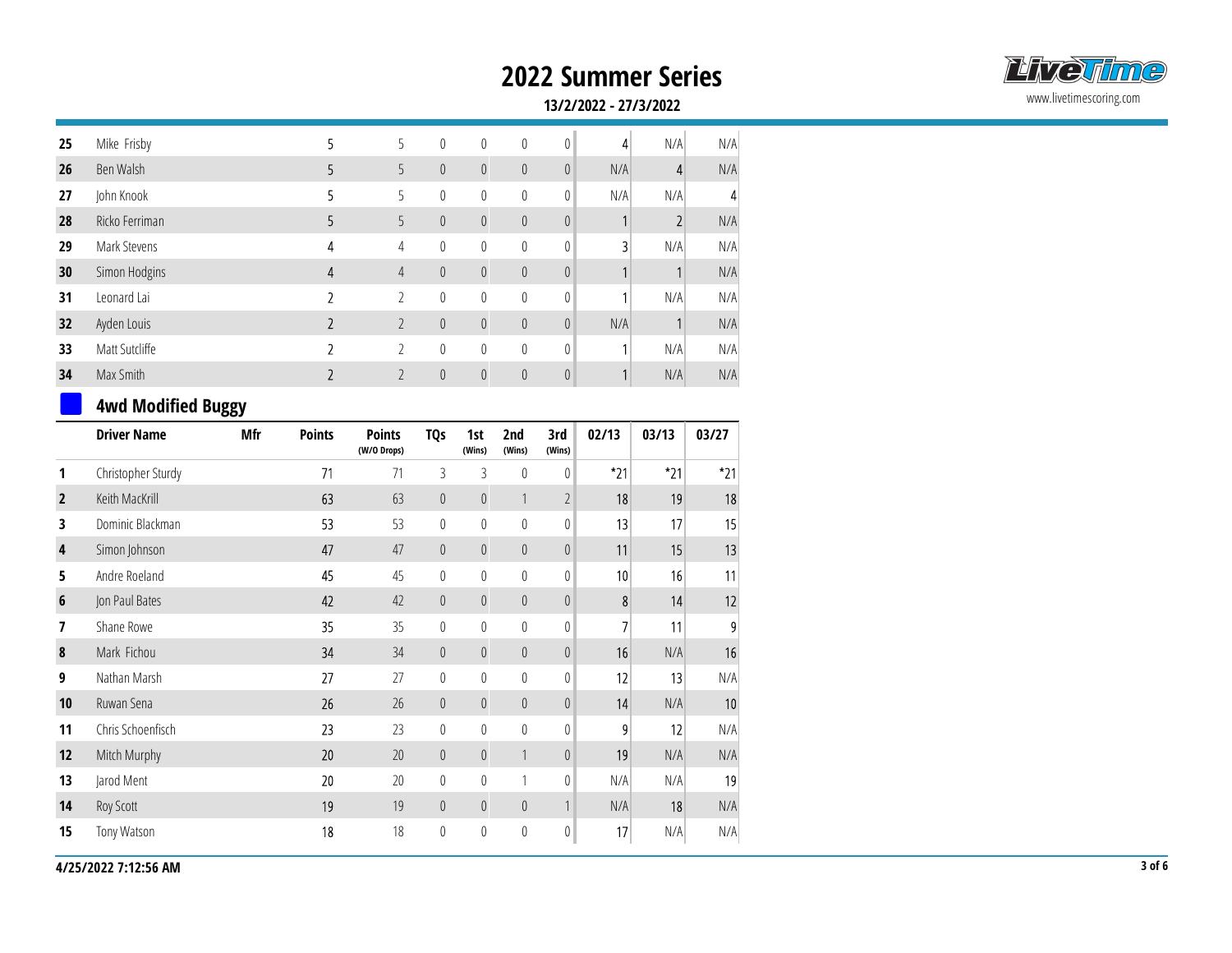

|                |                        |            |                |                              |                |                |               |                | <b>2022 Summer Series</b> |       |                 |
|----------------|------------------------|------------|----------------|------------------------------|----------------|----------------|---------------|----------------|---------------------------|-------|-----------------|
|                |                        |            |                |                              |                |                |               |                | 13/2/2022 - 27/3/2022     |       |                 |
| 16             | Graham Hughan          |            | 18             | 18                           | $\overline{0}$ | $\overline{0}$ | $\mathbb O$   | $\overline{0}$ | N/A                       | N/A   | 17              |
| 17             | Rob Hughes             |            | 16             | 16                           | $\mathbb O$    | $\mathbf 0$    | $\mathbb{0}$  | $\mathbf 0$    | 15                        | N/A   | N/A             |
| 18             | Travis Condon          |            | 15             | 15                           | $\mathbf{0}$   | $\overline{0}$ | $\mathbb O$   | $\overline{0}$ | N/A                       | N/A   | 14              |
| 19             | Don McLennan           |            | 11             | 11                           | $\mathbf{0}$   | $\mathbf{0}$   | $\mathbf 0$   | $\overline{0}$ | N/A                       | 10    | N/A             |
| 20             | Jenny Parkhill         |            | $\overline{7}$ | $7\overline{ }$              | $\overline{0}$ | $\overline{0}$ | $\mathbb O$   | $\theta$       | $6 \overline{6}$          | N/A   | N/A             |
| 21             | Ben Marsh              |            | 6              | $6\phantom{.0}$              | $\mathbf 0$    | $\mathbf 0$    | $\mathbf 0$   | $\mathbf{0}$   | $\mathbf{5}$              | N/A   | N/A             |
|                | <b>4wd Stock Buggy</b> |            |                |                              |                |                |               |                |                           |       |                 |
|                | <b>Driver Name</b>     | <b>Mfr</b> | <b>Points</b>  | <b>Points</b><br>(W/O Drops) | <b>TQs</b>     | 1st<br>(Wins)  | 2nd<br>(Wins) | 3rd<br>(Wins)  | 02/13                     | 03/13 | 03/27           |
| $\mathbf{1}$   | Lachlan Pearson        |            | 67             | 67                           |                |                | 2             | $\theta$       | $*_{20}$                  | 19    | 20              |
| $\overline{2}$ | Rob Maycock            |            | 67             | 67                           | $\overline{2}$ |                |               |                | 20                        | $*19$ | $*20$           |
| 3              | Matthew Lawrance       |            | 64             | 64                           | $\mathbf 0$    |                | $\mathbf 0$   |                | 18                        | 20    | 18              |
| $\blacksquare$ | Jardan Casis           |            | ro.            | $\Gamma$ $\Omega$            | $\sim$         | $\cap$         | $\Omega$      | $\cap$         | 17                        | 17    | 10 <sup>1</sup> |

### 4wd Stock Buggy

|                | <b>Driver Name</b>  | Mfr | <b>Points</b> | <b>Points</b><br>(W/O Drops) | <b>TQs</b>       | 1st<br>(Wins)    | 2nd<br>(Wins)    | 3rd<br>(Wins)    | 02/13          | 03/13 | 03/27    |
|----------------|---------------------|-----|---------------|------------------------------|------------------|------------------|------------------|------------------|----------------|-------|----------|
| 1              | Lachlan Pearson     |     | 67            | 67                           | 1                |                  | $\overline{2}$   | $\mathbf{0}$     | $*20$          | 19    | 20       |
| $\overline{2}$ | Rob Maycock         |     | 67            | 67                           | $\overline{2}$   | $\mathbf{1}$     | $\mathbf{1}$     |                  | 20             | *19   | $*_{20}$ |
| 3              | Matthew Lawrance    |     | 64            | 64                           | $\mathbb O$      | 1                | $\boldsymbol{0}$ | $\overline{2}$   | 18             | 20    | 18       |
| 4              | Jordan Cosic        |     | 58            | 58                           | $\mathbf 0$      | $\mathbb O$      | $\mathbf 0$      | $\theta$         | 17             | 17    | 16       |
| 5              | Brian Kelland       |     | 44            | 44                           | $\boldsymbol{0}$ | $\pmb{0}$        | $\boldsymbol{0}$ | $\mathbb O$      | 11             | 13    | 12       |
| 6              | Dimitri Roumeliotis |     | 41            | 41                           | $\mathbf 0$      | $\boldsymbol{0}$ | $\boldsymbol{0}$ | $\boldsymbol{0}$ | 12             | 14    |          |
| 7              | Chloe Beresford     |     | 40            | 40                           | $\mathbf{0}$     | $\pmb{0}$        | $\mathbf 0$      | $\mathbf{0}$     | 8              | 11    | 13       |
| $\pmb{8}$      | Anthony Dutton      |     | 36            | 36                           | $\mathbf 0$      | $\mathbf 0$      | $\boldsymbol{0}$ | $\mathbf 0$      | $\overline{7}$ | 10    | 11       |
| 9              | Sallyanne Dudley    |     | 33            | 33                           | $\mathbf{0}$     | $\pmb{0}$        | $\mathbf 0$      | $\mathbb O$      | $6 \mid$       | 9     | 10       |
| 10             | Aaron Sanders       |     | 31            | 31                           | $\mathbf 0$      | $\mathbb O$      | $\boldsymbol{0}$ | $\mathbb O$      | N/A            | 15    | 14       |
| 11             | Steven Corrs        |     | 30            | 30                           | $\mathbf 0$      | $\boldsymbol{0}$ | $\boldsymbol{0}$ | $\mathbb O$      | 5 <sup>1</sup> | 8     | 9        |
| 12             | Dan Louis           |     | 23            | 23                           | $\mathbf 0$      | $\mathbb O$      | $\boldsymbol{0}$ | $\theta$         | 9              | 12    | N/A      |
| 13             | Gopal Pavlich       |     | 18            | 18                           | $\mathbb O$      | $\boldsymbol{0}$ | $\boldsymbol{0}$ | $\mathbf{0}$     | N/A            | N/A   | 17       |
| 14             | John Perkins        |     | 17            | 17                           | $\mathbf 0$      | $\boldsymbol{0}$ | $\boldsymbol{0}$ | $\theta$         | 16             | N/A   | N/A      |
| 15             | Jason Vallely       |     | 17            | 17                           | $\boldsymbol{0}$ | $\boldsymbol{0}$ | $\boldsymbol{0}$ | $\mathbb O$      | N/A            | 16    | N/A      |
| 16             | Nathan Sowter       |     | 16            | 16                           | $\mathbf 0$      | $\mathbf 0$      | $\mathbf 0$      | $\mathbb O$      | 15             | N/A   | N/A      |
| 17             | Luke Christie       |     | 16            | 16                           | $\mathbf{0}$     | $\pmb{0}$        | $\boldsymbol{0}$ | $\mathbf{0}$     | N/A            | N/A   | 15       |
| 18             | Peter Eggleton      |     | 15            | 15                           | $\overline{0}$   | $\mathbb O$      | $\boldsymbol{0}$ | $\theta$         | 14             | N/A   | N/A      |
| 19             | Mal Pearson         |     | 14            | 14                           | $\mathbf 0$      | $\pmb{0}$        | $\boldsymbol{0}$ | $\mathbf 0$      | 13             | N/A   | N/A      |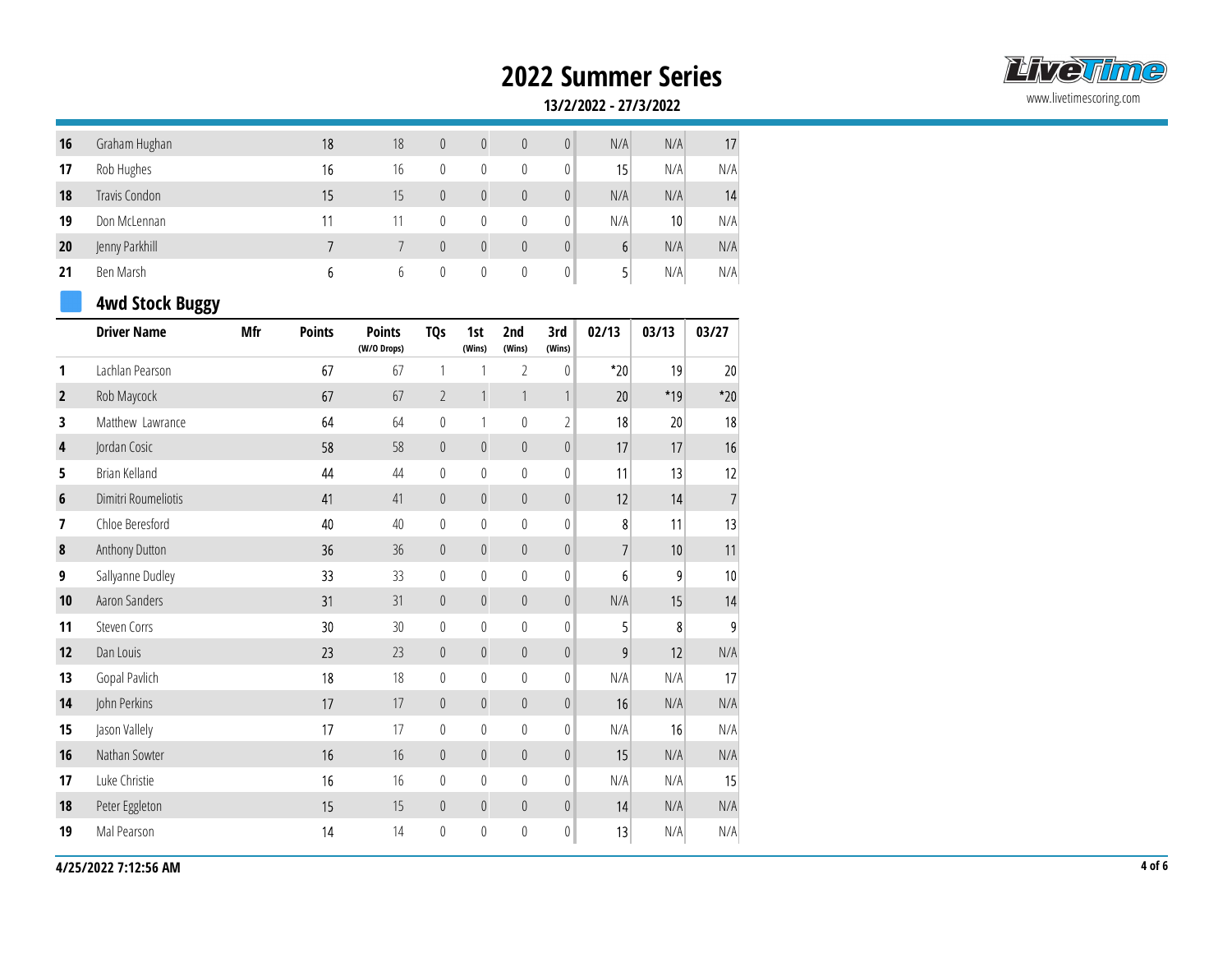

|                         |                      |            |                         |                              |                |                  |                  |                                       | <b>2022 Summer Series</b> |       |                  |
|-------------------------|----------------------|------------|-------------------------|------------------------------|----------------|------------------|------------------|---------------------------------------|---------------------------|-------|------------------|
|                         |                      |            |                         |                              |                |                  |                  |                                       | 13/2/2022 - 27/3/2022     |       |                  |
|                         |                      |            |                         |                              |                |                  |                  |                                       |                           |       |                  |
| 20                      | Steve Drummond       |            | 13                      | 13                           | $\mathbb O$    | $\mathbb O$      | $\mathbb O$      | 0                                     | 3                         | N/A   | $\boldsymbol{8}$ |
| 21                      | Sarah Kennedy        |            | 13                      | 13                           | $\mathbf 0$    | $\mathbb{0}$     | $\mathbb O$      | 0                                     | 4                         | 7     | N/A              |
| 22                      | Shaun Turner         | $\equiv$   | 11                      | 11                           | $\mathbf{0}$   | $\mathbb O$      | $\mathbb O$      | 0                                     | 10                        | N/A   | N/A              |
| 23                      | Jonathan Huntley     |            | $\overline{\mathbf{3}}$ | $\mathfrak{Z}$               | $\mathbb O$    | $\mathbb O$      | $\boldsymbol{0}$ | 0                                     | $2\vert$                  | N/A   | N/A              |
|                         | <b>Novice</b>        |            |                         |                              |                |                  |                  |                                       |                           |       |                  |
|                         | <b>Driver Name</b>   | Mfr        | <b>Points</b>           | <b>Points</b><br>(W/O Drops) | <b>TQs</b>     | 1st<br>(Wins)    | 2nd<br>(Wins)    | 3rd<br>(Wins)                         | 02/13                     | 03/13 | 03/27            |
| 1                       | <b>Graham Wilkes</b> |            | 69                      | 69                           | $2^{\circ}$    | $\overline{2}$   | $\overline{1}$   | 0                                     | 19                        | $*21$ | $*21$            |
| $\overline{2}$          | Jaxson Stevens       |            | 61                      | 61                           | $\mathbb O$    | $\mathbb O$      | $\overline{1}$   | $\mathbb{0}$                          | 17                        | 17    | 19               |
| 3                       | Sidney Rowe          |            | 57                      | 57                           | $\mathbf 0$    | $\mathbb O$      | $\mathbf 0$      | 1 <sup>1</sup>                        | 15                        | 18    | 16               |
| $\overline{\mathbf{4}}$ | Bj Vickery           |            | 51                      | 51                           | $\mathbf{0}$   | $\overline{0}$   | $\mathbb O$      | 0                                     | 10                        | 16    | 17               |
| 5                       | Paul Thorogood       |            | 39                      | 39                           | $\mathbf 0$    | $\mathbb{0}$     | $\overline{1}$   | 1 <sup>1</sup>                        | N/A                       | 19    | 18               |
| $\boldsymbol{6}$        | Angus Rowe           |            | 33 <sup>°</sup>         | 33                           | $\mathbb O$    | $\mathbb O$      | $\mathbb O$      | $\vert 0 \vert$                       | 16                        | 15    | N/A              |
| 7                       | Arie Huntley         |            | 28                      | 28                           | $\mathbf 0$    | $\mathbb O$      | $\mathbb O$      | 0                                     | 12                        | N/A   | 14               |
| $\boldsymbol{8}$        | Nicholas Chalker     |            | 26                      | 26                           | $\mathbb O$    | $\mathbb O$      | $\mathbb O$      | 0                                     | 11                        | 13    | N/A              |
| 9                       | Phoenix Eggleton     |            | 22                      | 22                           | $\mathbf{1}$   | $\mathbf{1}$     | $\mathbb O$      | 0                                     | $*21$                     | N/A   | N/A              |
| 10                      | Fraser Scott         |            | 19                      | 19                           | $\mathbf{0}$   | $\mathbb O$      | $\mathbb O$      | $\overline{\phantom{a}}$              | 18                        | N/A   | N/A              |
| 11                      | Max Smith            |            | 16                      | 16                           | $\mathbf 0$    | 0                | $\mathbb O$      | $\theta$                              | N/A                       | N/A   | 15               |
| 12                      | Chris Manski         |            | 15                      | 15                           | $\theta$       | $\mathbf{0}$     | $\mathbb O$      | 0                                     | 14                        | N/A   | N/A              |
| 13                      | Rob Lochhead         |            | 15                      | 15                           | $\mathbf 0$    | $\mathbf 0$      | $\mathbf 0$      | 0                                     | N/A                       | 14    | N/A              |
| 14                      | MacKenzie Manski     |            | 14                      | 14                           | $\overline{0}$ | $\overline{0}$   | $\mathbb O$      | 0                                     | 13                        | N/A   | N/A              |
| 15                      | Drew Kerle-Hooper    |            | 13                      | 13                           | $\mathbb O$    | $\mathbb{0}$     | $\boldsymbol{0}$ | $\begin{array}{c} \hline \end{array}$ | N/A                       | 12    | N/A              |
|                         | <b>Stadium Truck</b> |            |                         |                              |                |                  |                  |                                       |                           |       |                  |
|                         | <b>Driver Name</b>   | <b>Mfr</b> | <b>Points</b>           | <b>Points</b><br>(W/O Drops) | <b>TQs</b>     | 1st<br>(Wins)    | 2nd<br>(Wins)    | 3rd<br>(Wins)                         | 02/13                     | 03/13 | 03/27            |
| 1                       | Liam Stone           |            | 66                      | 66                           | $\mathbf{1}$   | $\mathbf{1}$     | $\overline{1}$   | 1                                     | 19                        | 18    | $*21$            |
| $\overline{2}$          | Shane Rowe           |            | 56                      | 56                           | $\mathbb O$    | $\mathbb O$      | $\theta$         | $\overline{1}$                        | 13                        | 17    | 18               |
| 3                       | Dominic Blackman     |            | 53                      | 53                           | $\mathbb{0}$   | $\boldsymbol{0}$ | $\mathbf{1}$     | 0                                     | 10                        | 16    | 19               |
|                         |                      |            |                         |                              |                |                  |                  |                                       |                           |       |                  |